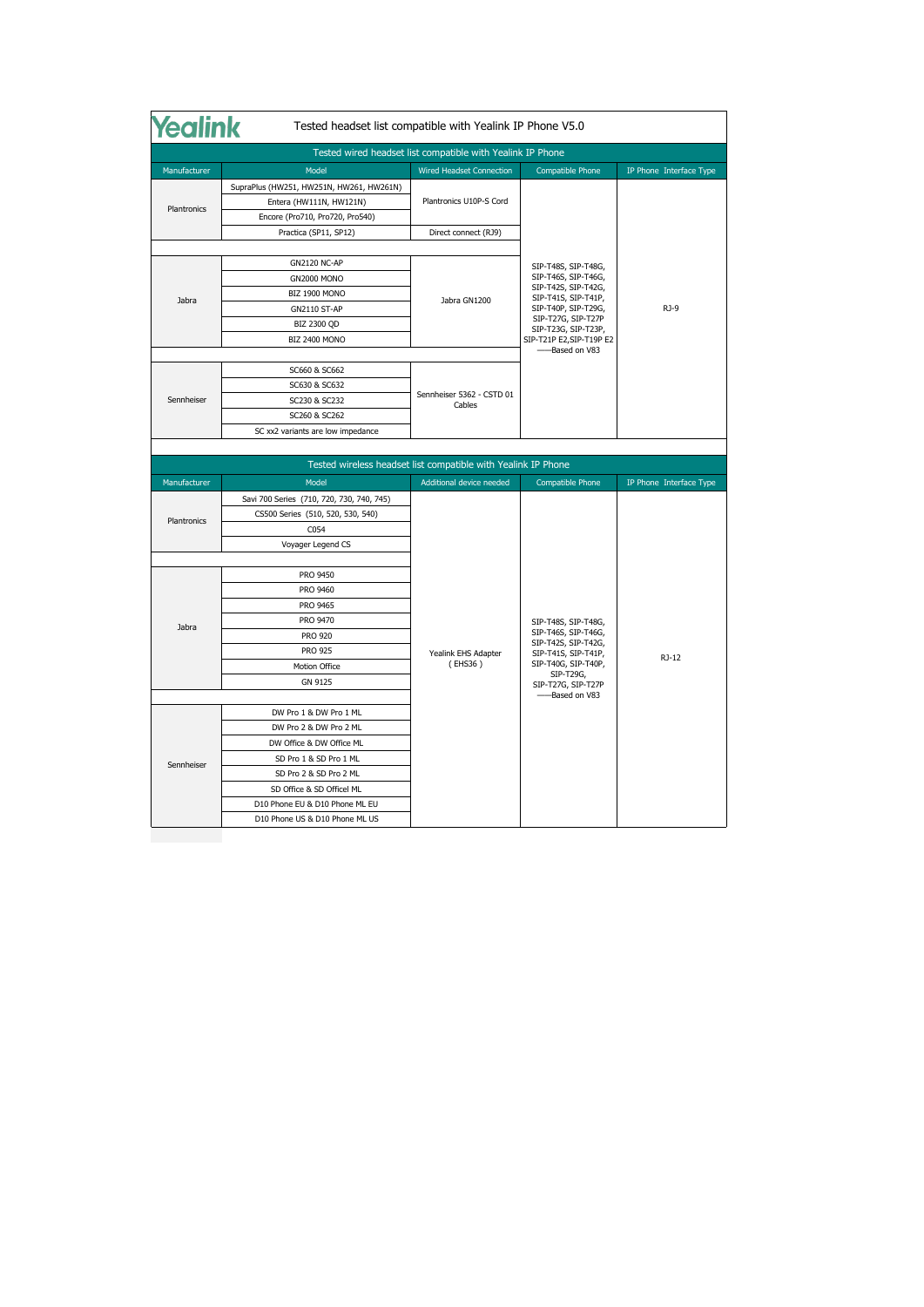|              |                                                                  | Tested Wired USB headset compatible with Yealink IP Phone    |                                    |                         |
|--------------|------------------------------------------------------------------|--------------------------------------------------------------|------------------------------------|-------------------------|
| Manufacturer | Model                                                            | Additional device needed                                     | Compatible Phone                   | IP Phone Interface Type |
|              | Blackwire C310/C315/C320/C325                                    |                                                              |                                    |                         |
|              | Blackwire C435                                                   |                                                              |                                    |                         |
| Plantronics  | Blackwire C510/C520                                              |                                                              |                                    |                         |
|              | Blackwire C710/C720/C725                                         |                                                              |                                    |                         |
|              |                                                                  |                                                              |                                    |                         |
|              | Evolve 20                                                        | X                                                            | SIP-T58V<br>SIP-T58A               | <b>USB 2.0</b>          |
|              | Evolve 30                                                        |                                                              |                                    |                         |
|              | Evolve 40                                                        |                                                              |                                    |                         |
| Jabra        | Evolve 80                                                        |                                                              |                                    |                         |
|              | <b>BIZ 2300</b>                                                  |                                                              | SIP-T56A                           |                         |
|              | <b>BIZ 1500</b>                                                  |                                                              |                                    |                         |
|              | <b>BIZ 2400</b>                                                  |                                                              |                                    |                         |
|              |                                                                  |                                                              |                                    |                         |
|              | SC 30/60 USB CTRL                                                |                                                              |                                    |                         |
| Sennheiser   | SC 40/70 USB CTRL                                                |                                                              |                                    |                         |
|              | SC 45/75 USB CTRL                                                |                                                              |                                    |                         |
|              | SC 230/260 USB CTRL II                                           |                                                              |                                    |                         |
|              | SC 630/660 USB CTRL                                              |                                                              |                                    |                         |
| Plantronics  | Blackwire C720                                                   |                                                              |                                    |                         |
|              |                                                                  |                                                              |                                    |                         |
|              | Evolve 30                                                        |                                                              |                                    |                         |
|              | Evolve 40                                                        |                                                              |                                    | <b>USB 2.0</b>          |
| Jabra        | Jabra EVOLVE LINK                                                |                                                              | SIP-T54S<br><b>SIP-T52S</b>        |                         |
|              | <b>BIZ 2400</b>                                                  |                                                              | <b>SIP-T48S</b>                    |                         |
|              |                                                                  | X                                                            | <b>SIP-T46S</b><br>SIP-T42S        |                         |
|              | SC 30/60 USB CTRL                                                |                                                              | <b>SIP-T41S</b><br>Based on V83    |                         |
|              | SC 40/70 USB CTRL                                                |                                                              |                                    |                         |
| Sennheiser   | SC 45/75 USB CTRL                                                |                                                              |                                    |                         |
|              | SC 230/260 USB CTRL II                                           |                                                              |                                    |                         |
|              | SC 630/660 USB CTRL                                              |                                                              |                                    |                         |
|              |                                                                  |                                                              |                                    |                         |
|              |                                                                  |                                                              |                                    |                         |
|              |                                                                  | Tested Wireless USB headset compatible with Yealink IP Phone |                                    |                         |
| Manufacturer | Model                                                            | Additional device needed                                     | Compatible Phone                   | IP Phone Interface Type |
| Plantronics  | CS500 Series (510, 520, 530, 540)                                | Via APU-75 cable                                             |                                    |                         |
|              | Voyager Legend CS                                                | (Provided by Plantronics)                                    |                                    |                         |
|              |                                                                  |                                                              |                                    |                         |
|              | Pro 930                                                          |                                                              | SIP-T58V<br>SIP-T58A               | <b>USB 2.0</b>          |
|              | Pro 935<br>Pro 9450                                              | Via Mini-USB cable For<br>Pro930/935                         | SIP-T56A                           |                         |
| Jabra        | Pro 9460                                                         | Via Micro-USB cable For                                      |                                    |                         |
|              | Pro 9465                                                         | Pro9400 Series<br>(Provided by Jabra)                        |                                    |                         |
|              | Pro 9470                                                         |                                                              |                                    |                         |
|              |                                                                  |                                                              |                                    |                         |
|              | Savi 700 Series (710, 720, 730, 740, 745)                        |                                                              |                                    |                         |
|              | PLT Legend                                                       |                                                              |                                    |                         |
| Plantronics  | Series 740                                                       | Via APU-75 cable                                             |                                    |                         |
|              | C054                                                             | (Provided by Plantronics)                                    |                                    |                         |
|              | CS530                                                            |                                                              |                                    |                         |
|              | Voyager Legend CS                                                |                                                              |                                    |                         |
|              |                                                                  |                                                              |                                    |                         |
|              | Pro 920                                                          | Via ENC006 cable For                                         |                                    |                         |
| Jabra        | Pro 925                                                          | Pro920/925<br>Via Micro-USB or ENC006                        | <b>SIP-T54S</b><br><b>SIP-T52S</b> |                         |
|              | Pro 935                                                          | cable For Pro9400 Series and                                 | <b>SIP-T48S</b><br>SIP-T46S        | <b>USB 2.0</b>          |
|              | Pro 9460<br>Motion office                                        | Motion<br>(Provided by Jabra)                                | <b>SIP-T42S</b>                    |                         |
|              |                                                                  |                                                              | SIP-T41S<br>Based on V83           |                         |
|              | DW Pro 1 & DW Pro 1 ML                                           |                                                              |                                    |                         |
|              | DW Pro 2 & DW Pro 2 ML                                           |                                                              |                                    |                         |
|              | DW Office & DW Office ML                                         |                                                              |                                    |                         |
|              | SD Pro 1 & SD Pro 1 ML                                           |                                                              |                                    |                         |
| Sennheiser   | SD Pro 2 & SD Pro 2 ML                                           | Direct USB                                                   |                                    |                         |
|              | SD Office & SD Officel ML                                        |                                                              |                                    |                         |
|              | D10 Phone EU & D10 Phone ML EU<br>D10 Phone US & D10 Phone ML US |                                                              |                                    |                         |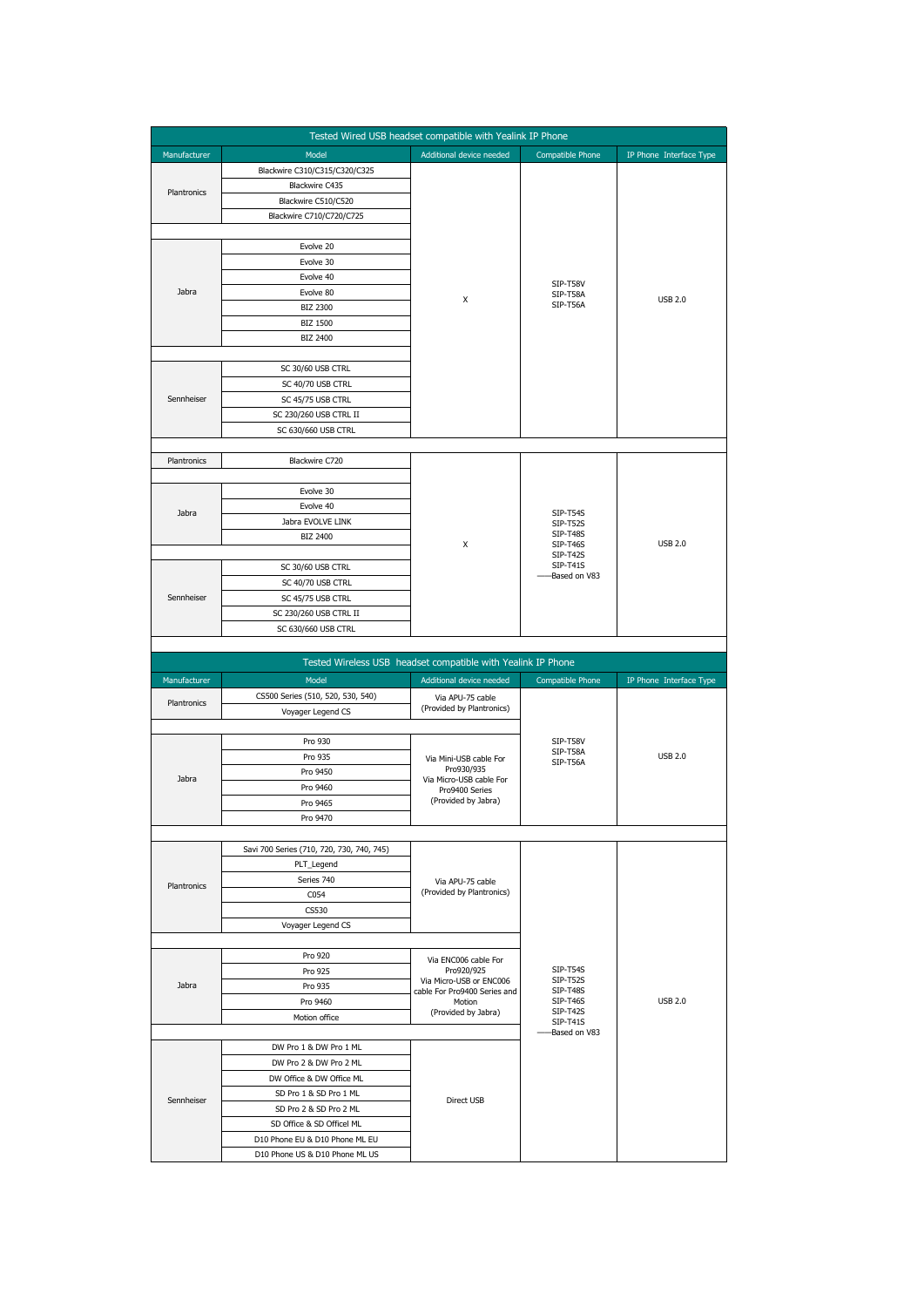| Tested Bluetooth Headset list compatible with Yealink IP Phone |                                           |                                                                                                  |                                                                   |                         |
|----------------------------------------------------------------|-------------------------------------------|--------------------------------------------------------------------------------------------------|-------------------------------------------------------------------|-------------------------|
| Manufacturer                                                   | Model                                     | Additional device needed                                                                         | Compatible Phone                                                  | IP Phone Interface Type |
|                                                                | Voyager Legend CS                         |                                                                                                  |                                                                   |                         |
|                                                                | M55                                       |                                                                                                  |                                                                   |                         |
|                                                                | Edge                                      |                                                                                                  |                                                                   |                         |
|                                                                | ML20                                      | Yealink Bluetooth USB<br>dongle(BT40)<br>Or<br>Plantronics BT300/BT600<br>-only supported by T4S |                                                                   |                         |
| Plantronics                                                    | M25                                       |                                                                                                  |                                                                   |                         |
|                                                                | M165                                      |                                                                                                  |                                                                   |                         |
|                                                                | Discovery 975                             |                                                                                                  |                                                                   |                         |
|                                                                | B825(Focus)                               |                                                                                                  |                                                                   |                         |
|                                                                | Voyager Legend                            |                                                                                                  |                                                                   |                         |
|                                                                |                                           |                                                                                                  |                                                                   |                         |
|                                                                | GO6400BS                                  |                                                                                                  |                                                                   |                         |
|                                                                | Classic                                   |                                                                                                  |                                                                   |                         |
|                                                                | Style                                     |                                                                                                  |                                                                   |                         |
|                                                                | BT2045                                    |                                                                                                  |                                                                   | <b>USB 2.0</b>          |
|                                                                | BT2080                                    |                                                                                                  |                                                                   |                         |
|                                                                | easygo+                                   |                                                                                                  |                                                                   |                         |
|                                                                | 2400 (Mono)                               | Yealink Bluetooth USB<br>dongle(BT40)                                                            |                                                                   |                         |
| Jabra                                                          | Supreme                                   | <b>Or</b>                                                                                        |                                                                   |                         |
|                                                                | Style                                     | Jabra Link 360&370                                                                               | SIP-T48S;<br>SIP-T48G;                                            |                         |
|                                                                | Stone 3                                   | -only supported by T4S                                                                           | SIP-T46S:                                                         |                         |
|                                                                | Storm                                     |                                                                                                  | SIP-T46G;                                                         |                         |
|                                                                | MINI                                      |                                                                                                  | SIP-T42S;<br>SIP-T41S;<br>SIP-T29G;<br>SIP-T27G;<br>-Based on V83 |                         |
|                                                                | Stealth                                   |                                                                                                  |                                                                   |                         |
|                                                                | Motion UC                                 |                                                                                                  |                                                                   |                         |
|                                                                | Talk 2                                    |                                                                                                  |                                                                   |                         |
|                                                                | Evolve 65                                 |                                                                                                  |                                                                   |                         |
|                                                                | <b>VMX 200</b>                            | Yealink Bluetooth USB<br>dongle(BT40)                                                            |                                                                   |                         |
|                                                                | Presence UC                               |                                                                                                  |                                                                   |                         |
|                                                                | MB PRO 1                                  |                                                                                                  |                                                                   |                         |
| Sennheiser                                                     | MB PRO 2                                  |                                                                                                  |                                                                   |                         |
|                                                                | <b>VMX 200-II</b>                         |                                                                                                  |                                                                   |                         |
|                                                                | <b>EZX 80</b>                             |                                                                                                  |                                                                   |                         |
|                                                                |                                           |                                                                                                  |                                                                   |                         |
|                                                                | HM1800                                    | Yealink Bluetooth USB<br>dongle(BT40)                                                            |                                                                   |                         |
| Samsung                                                        | HM1700                                    |                                                                                                  |                                                                   |                         |
|                                                                |                                           |                                                                                                  |                                                                   |                         |
| LG                                                             | LG Tone Wireless Bluetooth Stereo Headset |                                                                                                  |                                                                   |                         |
|                                                                |                                           |                                                                                                  |                                                                   |                         |
| Motorola                                                       | H720                                      |                                                                                                  |                                                                   |                         |
|                                                                |                                           |                                                                                                  |                                                                   |                         |
| Wireless                                                       | V268                                      |                                                                                                  |                                                                   |                         |
|                                                                |                                           |                                                                                                  |                                                                   |                         |